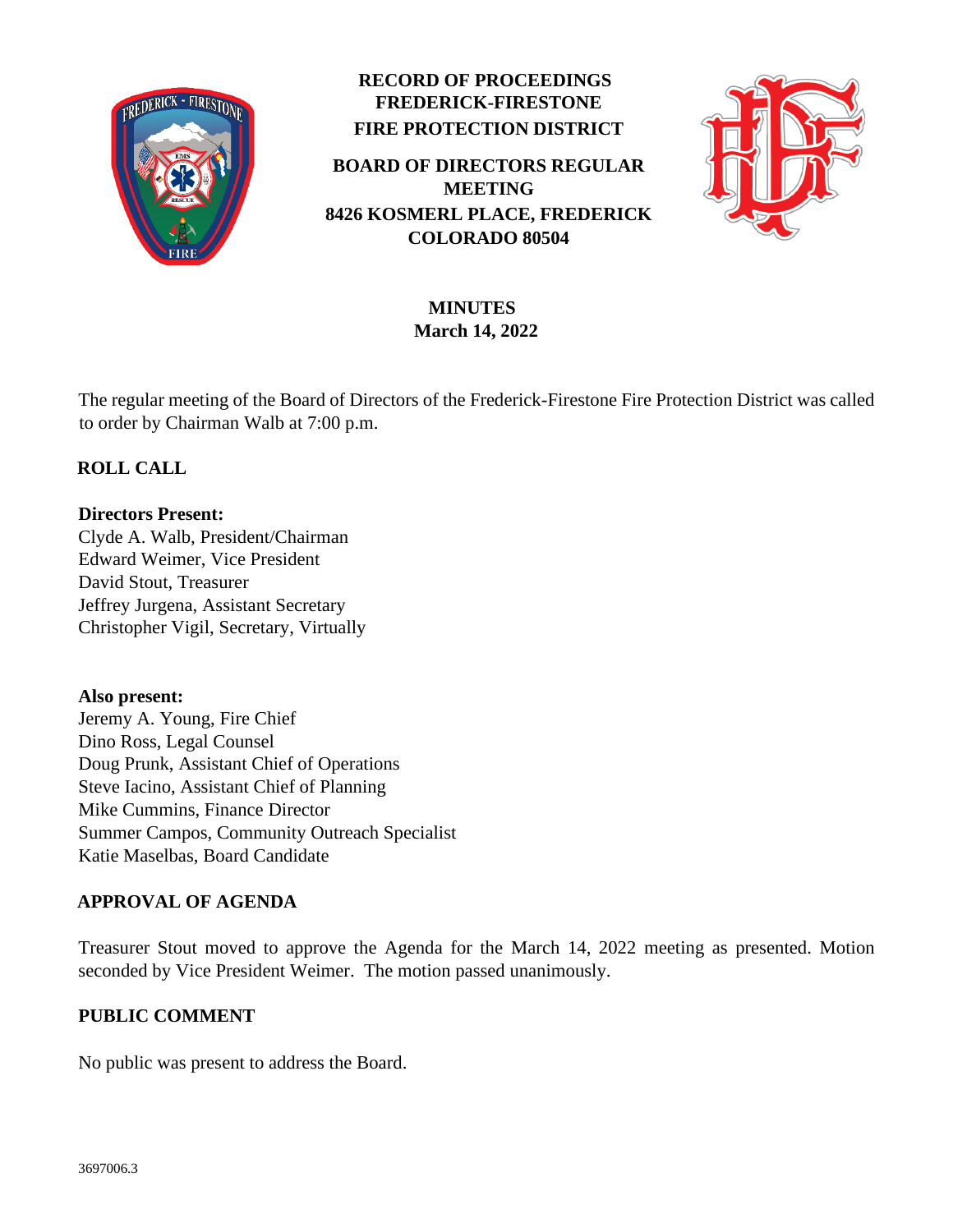## **ATTORNEY'S REPORT**

Attorney Ross presented the Attorneys' Report for the month of February 2022, included in the Board packet. Attorney Ross briefly discussed the updated Board Bylaws and asked for any feedback from the Board regarding the bylaws. Attorney Ross stated he assisted Chief Staff with the Spartan Apparatus Purchase Agreement. Attorney Ross briefly discussed legislative updates, including stating that Senate Bill 22-136, which could have impacted special district governance, has been killed in committee. Attorneys Duke and Woodward continue to work on the SCL Health land donation of property to the District. Attorney Ferguson discussed with Fire Chief Young the Equal Pay For Equal Work Act (enacted in 2019 and effective January 1, 2021), including the process by which the District would comply with the Equal Pay Act in establishing eligibility lists.

The Board of Directors did not have any questions for Attorney Ross.

## **FIRE CHIEF'S REPORT**

Fire Chief Young provided the Board with information on the following topics:

#### • **Administration**

- o Fire Chief Young and Community Outreach Specialist (COS) Campos continue to work on the educational component of the upcoming May 3 election. The following educational avenues are being developed to provide information to the District's citizens: a District representative will be attending all community events between now and May 3; Staff is scheduling public forums for the week of April 4, 2022; and the District will be providing educational materials on social media for the next 6 – 8 weeks.
- o Staff continues to work with the District's Designated Election Official (DEO) on the Board of Director and General Obligation Bond Question for the May 3, 2022, election. The DEO received four (4) completed self-nomination forms for the open Board of Director positions. These candidates include current Board members Jeff Jurgena and Dave Stout and two community members, Katie Maselbas and Dale Ingraham.
- o The Colorado Incident Management Team 3 (COIMT3) is seeking a new fiscal agent for their team. Fire Chief Young will be meeting with the COIMT3 members in the weeks to come to see if this would be a value-add to the District and the community as part of the District's intent to enhance partnerships.

#### • **Human Resources / Personnel / Staffing**

 $\circ$  Fire Chief Young has received two (2) resignations in the last 30 days from Paramedic/Firefighters who have taken positions with Adams County Fire Protection District and Westminster Fire Department. Staff wishes these two individuals the best in their future endeavors with their new agencies. All of the larger departments in the Denver Metro Area are hiring numerous personnel this year. A considerable number of hires are necessary due to the lack of hiring during the pandemic, resulting in a large need for Paramedics up and down the Front Range .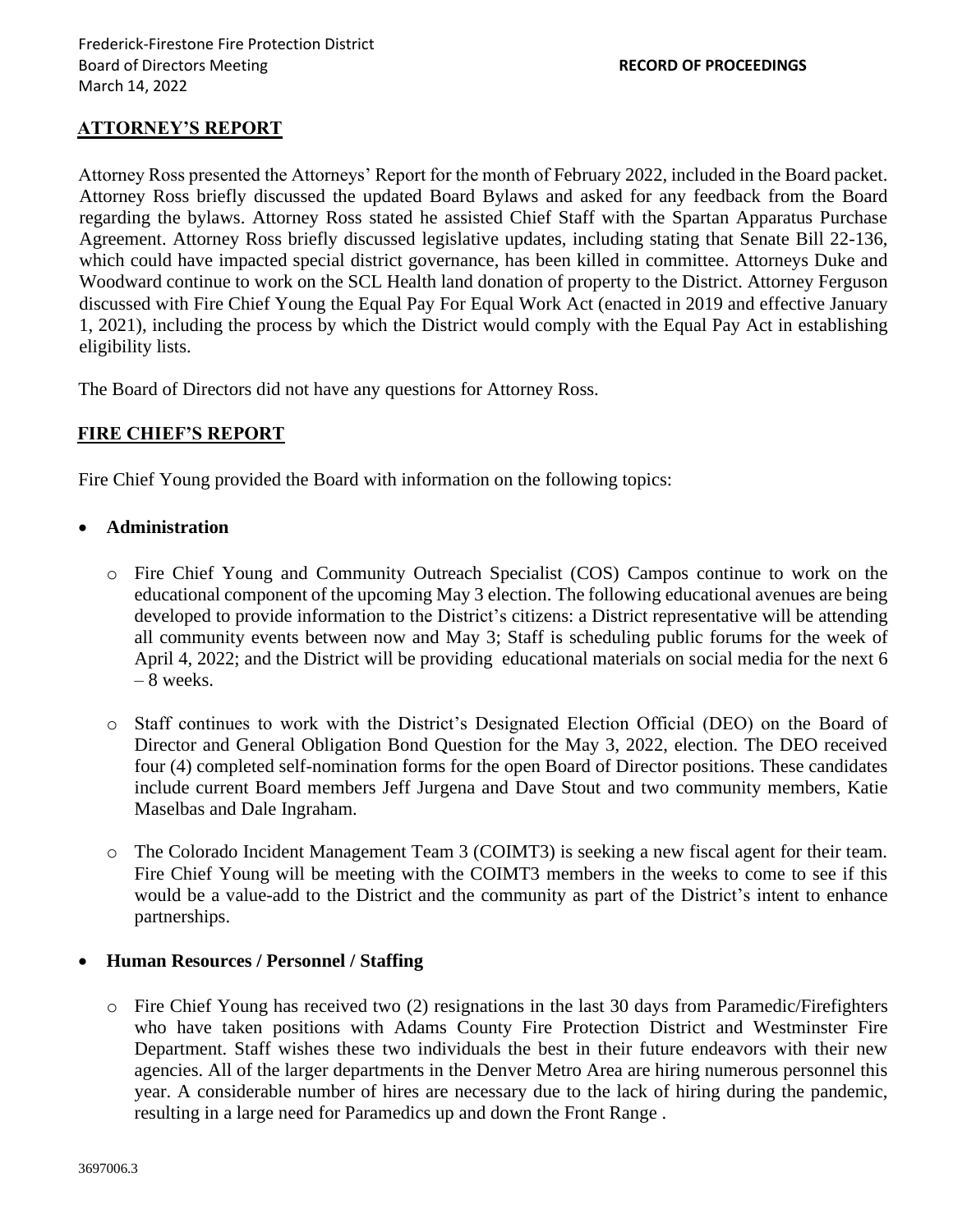o With the District exhausting its previous eligibility list, Staff is finishing up the current application period. Staff is evaluating all avenues for future hiring and ways to bridge the current gap of paramedics that many agencies are experiencing, including possibly establishing a paramedic position that does not have a firefighting component. Testing will begin in late March and early April to fill any other vacancies and establish the next eligibility list for the District.

#### • **Intergovernmental and Community Relations**

- o Fire Chief Young and Staff continue to attend multiple Weld County meetings through the months of February/March 2022. Meetings include the Communication Board Meetings, E-911 Authority, Weld County Workgroups, Computer-aided Dispatch (CAD) Workgroups, and the Weld County Utility Board Commission, as requested or required.
- o Fire Chief Young attended the Town of Firestone work session to answer any questions for the Town Board or Town Manager on impact fees on new development, which the District has requested that the Town impose on the District's behalf since 2017. The Fire District has entered into an Intergovernmental Agreement (IGA) with the Town of Frederick for the imposition of impact fees; however, the Town of Frederick will not collect impact fees on behalf of the District until the Town of Firestone also enters into an IGA with the District to collect impact fees on the District' behalf. Fire Chief Young will continue to work with both Towns on the project.
- o Fire Chief Young met with the Town of Frederick's Town Manager to continue open dialogue on the Emergency Services Agreement, updates on impact fees, upcoming elections, and how the District and Town can assist each other moving forward into 2022-2023.
- o In coordination with the Town Manager of Frederick, Fire Chief Young has suspended all scheduled prescribed burning for 2022 at this time. In consideration of the Marshall Fire in Louisville and Superior in late December 2021, now is not the time to be conducting prescribed burns in highresidential areas, though the District has authorized prescribed burns in the past. The Fire District and Town will be working together throughout the year to find other ways to effectively, and most of all, safely, take proper care of these open space areas.
- o The District participated in the Firestone Meet and Greet on March 2 at the Firestone Police Station. The District was there to provide information on Fire Prevention and Preparedness, Emergency Medical Services, Community Risk Reduction, and upcoming Fire District Election on May 3, 2022. The District has participated in the event for many years and always has a great turnout from the community.
- o Fire Chief Young continues to lead the Weld County Fire Chiefs Association this year. Hot Topics this year include the current legislative session, which has seen proposed initiatives for the November 2022 statewide election that would reduce the actual value of property, potential public employee collective bargaining legislation, and wildfire assistance, including legislation on burn permits across Colorado. The Weld County Fire Chiefs Association continues to work on county-wide training programs for the various departments' special team such as Hazardous Materials and Technical Rescue. This will allow for better interoperability and resource sharing across the 4,000 square miles and the 24 Fire Districts/Departments represented. The Association will also be conducting a 2022 Salary and Benefits Study for the County to assist agencies with the 2023 budgeting process.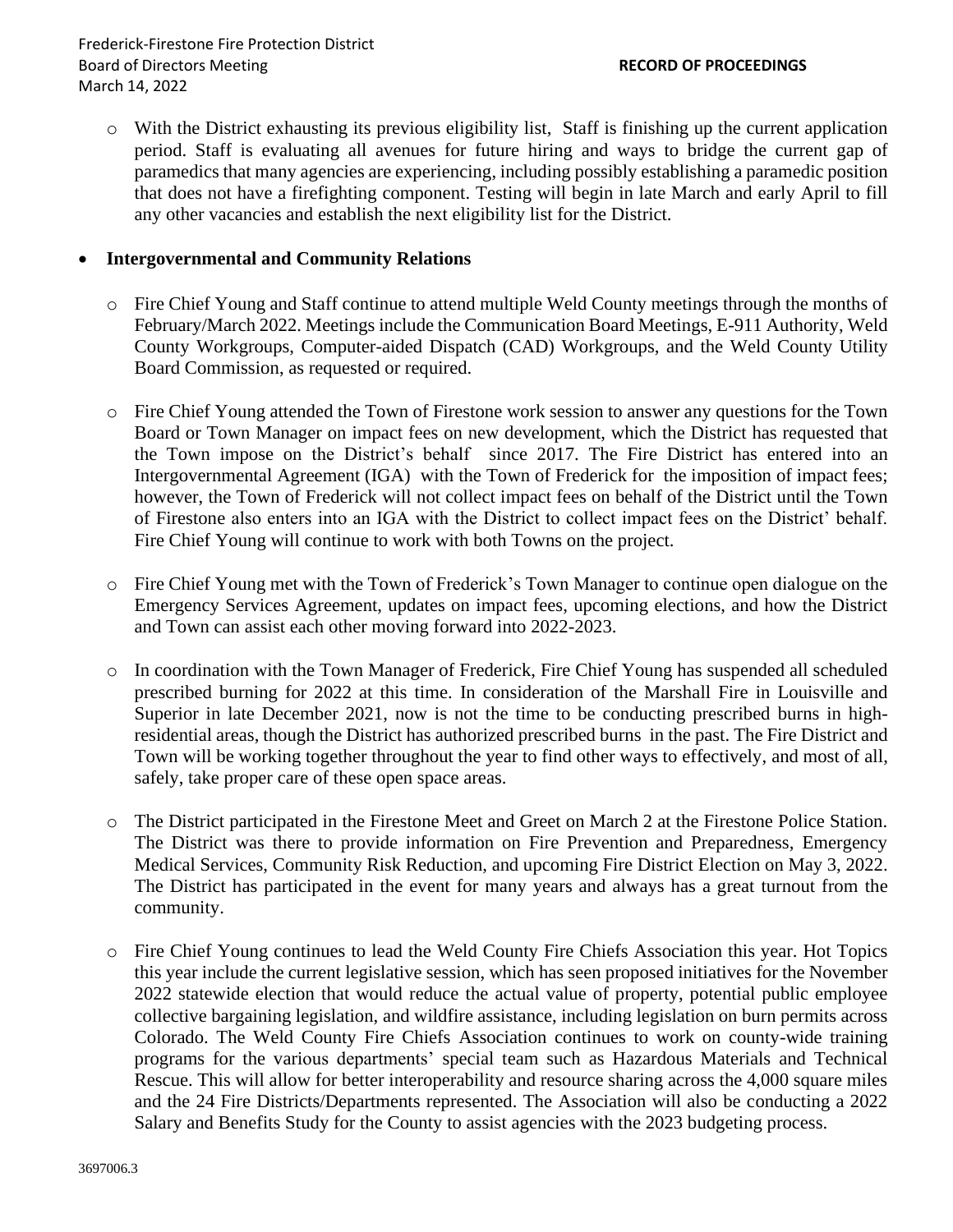## **PLANNING SECTION REPORT – ASSISTANT CHIEF OF PLANNING:**

#### • **Community Development / Code Enforcement**

The District is currently working on sixty-eight (68) commercial projects within the Towns. Twenty (20) commercial projects in Firestone, Forty-seven (47) projects in Frederick, and one (1) project in Weld County. In addition, there are four (4) annexations coming that will be zoned for residential and commercial/mixed use, which will need to be included into the District e.

Residential development includes thirty-three (33) residential development projects with an additional 13,574 planned dwelling units-- 6,908 in the Town of Frederick and 6,666 in the Town of Firestone. Many residential developments will include additional commercial zoned property for future commercial development.

- **Fire Code Inspections** Ninety (90) fire code inspections were completed in February.
- **Target Hazard Inspections** Twenty-two (22) target hazard inspections were completed in February.
- **Certificates of Occupancy** There were two (2) Certificates of Occupancy issued in February.
- **New Permits Issued** In February, the District issued three (3) construction permits, two (2) fire alarm permits, two (2) fire sprinkler permits, and one (1) hazardous material permits for a total of eight (8) permits. The District billed a total of \$2,954.00 in plan review and permit fees in February 2022.
- **Burn Permits** There were three (3) burn permits issued in February.
- **Fire Investigations** There were no fire investigations in February.
- **Youth Firesetter Program**  There were no new Youth Fire Setter (YFS) cases in February.

## **COMMUNITY OUTREACH**

#### **Community and PR Events for December:**

- o Certified a total of 43 individuals in CPR/AED/Basic First Aid, including33 Frederick High School students and 10 Bella Rosa Golf Course staff.
- o Worked on educational materials for upcoming ballot, website, and social media posts.
- o Continued work on the Board of Director election on May 3, 2022.
- o Attended Chamber events, including Chamber Before Hours, Lunch and Learn, and a Ribbon Cutting for AirServe and Big O Tires.
- o Helped with hiring process for the new Executive Director for Chamber of Commerce.
- o Worked with Carbon Valley Help Center on Empty Bowls Fundraiser Event.
- o Members attended Car Seat Technician Recertification Course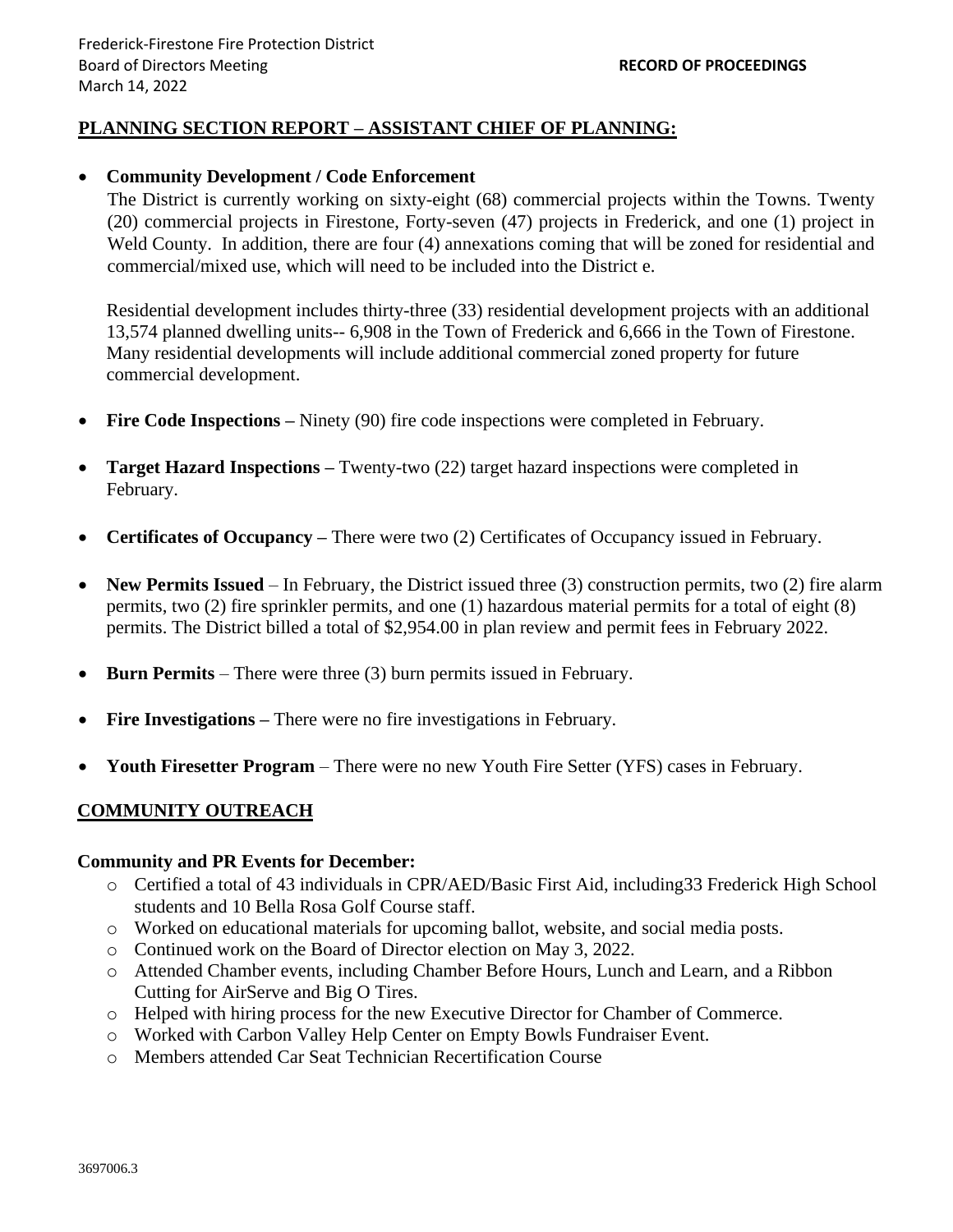# **OPERATIONS SECTION REPORT - ASSISTANT CHIEF OF OPERATIONS:**

#### **Section Activity Summary**

## • **2022 Project Updates**

o The District's submission for the Colorado EMTS Grant was successfully accepted, and it will now move to the next phase of the application process.

## • **Station Projects and Maintenance and Apparatus**

- o Station 1 roof repairs have been delayed due to weather; they are now scheduled for later in March.
- o Station 3 had one of the three furnaces replaced due to critical failure. The repair also included revising the venting of the unit to prevent further water damage.

#### • **Operations Section Situation Status**

- o The Training Division conducted orientation for Recruit Class 22-01. The three new District members have been assigned to their permanent shifts and will begin their year-long Recruit Firefighter Task Book process.
- o The District continues to receive applications for the EMT and Paramedic employment position, which is closing on March 17.
- o Staff continues to monitor the ever-changing CDC COVID-19 safety recommendations. Staff has reduced the level of mask usage in stations and public areas but continues N-95 usage medical calls.

## • **Training Summary – February 2022**

- o Total Fire Training Hours: 1,623Hours
- o Total EMS Training Hours: 196 Hours

## • **Overview of Training Events for February 2022:**

- o All members completed monthly Medical Education with Dr. Cheek.
- o All members completed SCBA, Search and RIC drills.
- o All members completed Firefighter survival and air consumption drills.
- o Six (6) members working on Recruit Task Books.
- o Multiple members completed NREMT renewals.
- o Two (2) Paramedics are field instructors for paramedic students.
- o One (1) member completed 10-month recruit test.
- o Multiple state written tests scheduled and completed last month.
- o Multiple members registered for upcoming conferences and trainings.
- o Training Division members attended multiple Local, County and State meetings.
- o All members continued annual RT-130 refresher training.
- o One (1) member is completing Paramedic school FI.
- o Training Division and new hires completed 22-01 new hire orientation.
- o Training Division is working on a new hire process for the currently open positions.
- o All shifts completed firefighter survival maze at Platteville-Gilcrest Fire Protection District.

## • **Call Types – Year-To-Date**

o EMS/Medical – 348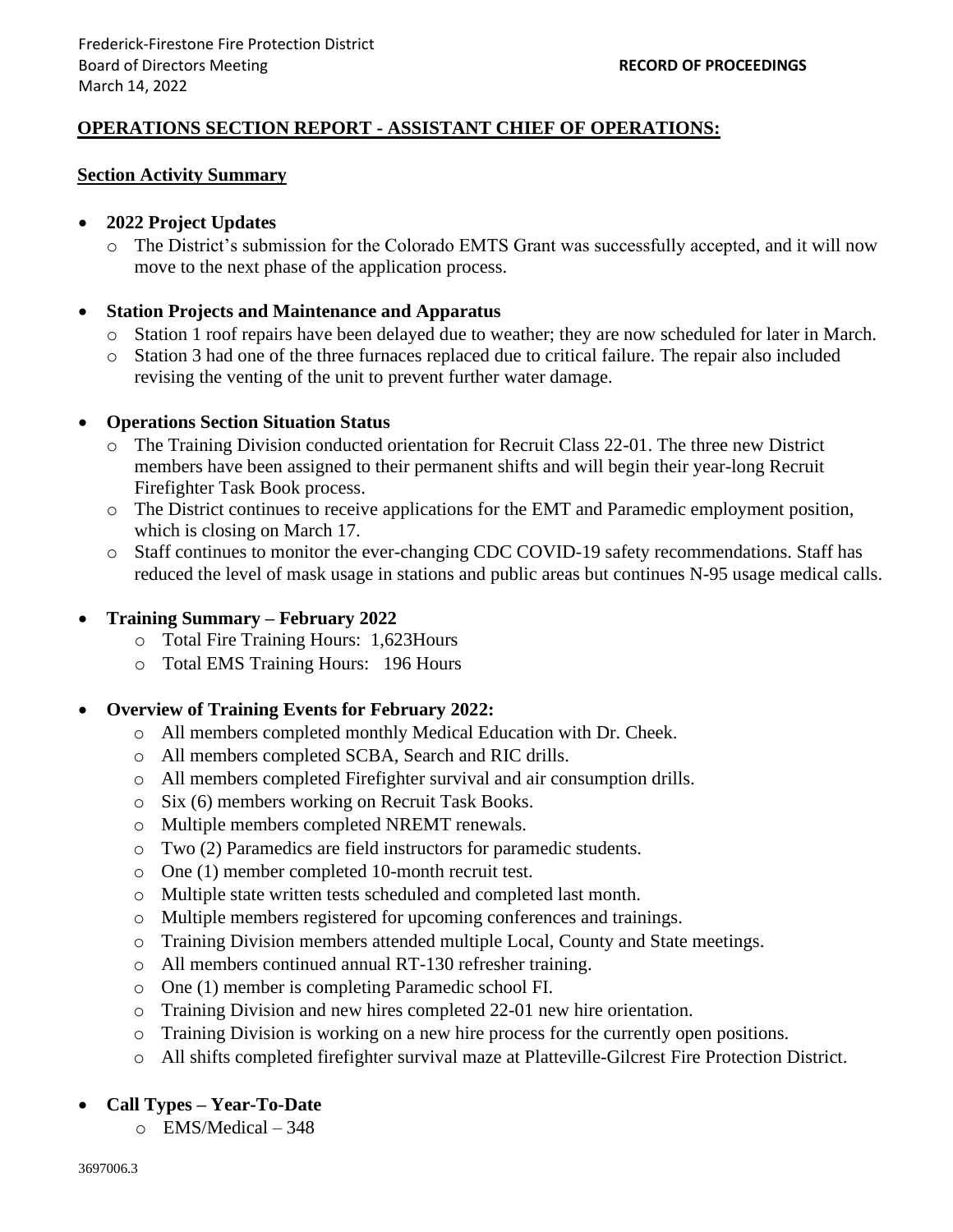Frederick-Firestone Fire Protection District Board of Directors Meeting **RECORD OF PROCEEDINGS** March 14, 2022

- $\circ$  Fire 19
- o Alarm Activation 33
- $\circ$  Public Assist/Other 40
- o Hazardous Materials 9
- o Special Operations 1

#### • **Ground Transports Comparison:**

- $\circ$  February 2022 81
- o February 2021 90

#### **FINANCE SECTION REPORT – FINANCE DIRECTOR:**

#### • **Accounting & Financial – Audit Preparation**

- o Payroll accrual entries completed
- o Accounts Payable entries completed
- o Working on Receivables entries
- o Working on Capital entries
- o Working on the PBC List for the Auditor
- o Auditor has all FPPA Actuarial Reports necessary for the 2021 Audit
- $\circ$  Audit field work will be conducted from April 25<sup>th</sup> through April 29<sup>th</sup>

## • **2022 - YTD Budget Summary**

- o County Distribution was received on Wednesday, March 9, 2022 (February 2022 Distribution)
	- Total net distribution was \$2,582,017 of which \$49,779 is Motor Vehicle Specific Tax
	- \$2,532,238 was allocable to property tax and related revenues.
	- Significant increase in expenditures due to \$964,764 payment to Mile-Hi Fire Apparatus, Inc. for the pre-payment on the new Ladder Truck.

#### **Executive Summary - Budget vs. Actual – 2021 Year End - Preliminary**

#### GENERAL FUND

*From January 1, 2022 through March 9, 2022*

|                       |                 |                       | <b>Remaining</b> | $\frac{6}{6}$   |
|-----------------------|-----------------|-----------------------|------------------|-----------------|
| Revenue               | <b>Budgeted</b> | Received              | <b>Budgeted</b>  | <b>Received</b> |
|                       |                 | YTD                   |                  |                 |
| <b>TOTAL REVENUE:</b> | \$11,439,872    | \$2,924,575           | \$8,515,297      | 25.56%          |
|                       |                 |                       |                  |                 |
|                       |                 | <b>Expended &amp;</b> |                  | $\frac{0}{0}$   |
|                       |                 | <b>Committed</b>      | <b>Remaining</b> | <b>Expended</b> |
|                       |                 |                       |                  |                 |
| <b>Expenditure</b>    | <b>Budgeted</b> | YTD                   | <b>Budgeted</b>  | & Committed     |
|                       |                 |                       |                  |                 |
| <b>TOTAL</b>          | \$14,855,317    | \$2,771,406           | \$12,083,911     | 18,66%          |
| <b>EXPENDITURES:</b>  |                 |                       |                  |                 |

**18.63% FY Expired**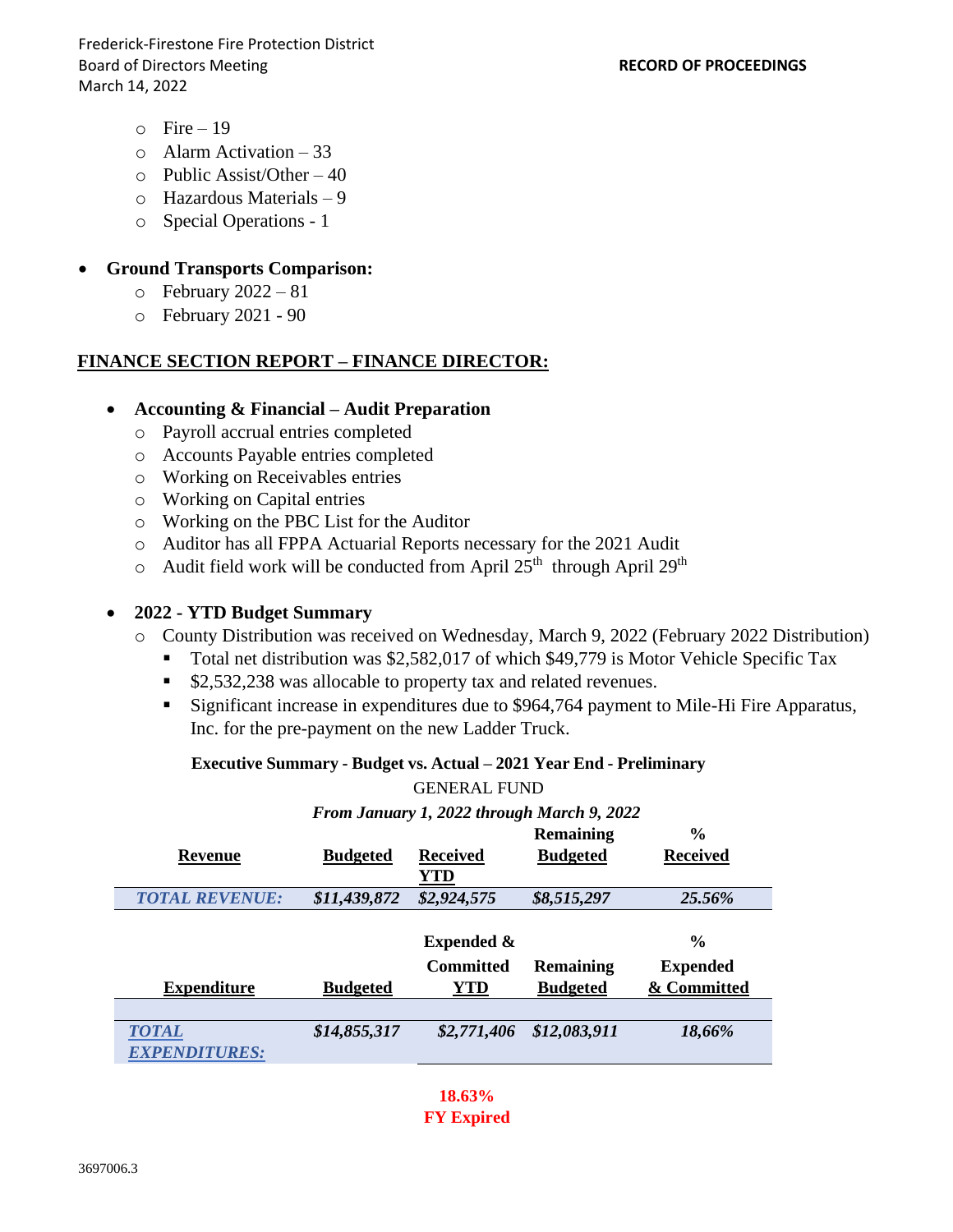## • **EMS Billing and Collections Summary**

| $\circ$ | <b>Reporting Period:</b>              | 2/1/2022 through 2/28/2022                                          |
|---------|---------------------------------------|---------------------------------------------------------------------|
| $\circ$ | <b>Total Charges:</b>                 | \$93,832.00                                                         |
|         | <b>Billable Calls:</b>                | 90                                                                  |
|         | Total Cash Posted:                    | <b>Current Month: \$48,013.52</b><br>Six Month Average: \$55,870.46 |
|         | <b>Current Adjustments:</b>           | <b>Current Month: 61,591.78</b><br>Six Month Average: \$58,427.64   |
|         | <b>Proceeds Collection Referrals:</b> | <b>Current Month: \$1,588.37</b><br>Six Month Average: \$2,378.26   |

#### • **Miscellaneous Financial Information:**

• Assistant Chief Prunk and Financial Director Cummins will present to the Colorado EMTS, NCRETAC Grant Review Board on 3-15-2022 in Loveland, CO, with funds to be used to pay for approximately 50% of the funding for the District's new Ambulance purchase.

## **FIRE CHIEF DISCUSSION AND ACTION ITEMS**

- Resident and Business Owner Letter May Election: A revised and updated letter to District residents and business owners has been completed. The letter can be found on the District's website and will be posted on the District's social media channels. The letter was also handed out during the Firestone Meet and Greet in early March and will continue to be utilized for all community events up to the election.
- Board Bylaws Update: A draft of the updated Bylaws has been provided to the Board. The goal is to have the Board approve the updated Board Bylaws at its April meeting. Staff is requesting that the Board members provide any comments or changes prior to the April meeting.

The Volunteer Pension Board Bylaws have also been updated. They will be on the next Pension Board meeting agenda for ratification and approval.

• SCL Land Donation and Submittals – Station 5: The District's Civil Engineer and Architect have resubmitted all of the necessary planning documents, including plats, drainage reports, public improvements and building concepts, as requested by the Town of Frederick to complete the governmental approvals. The District had to submit revised documents in order to include the Glacier Way public improvement section, which also changed the platted drainage requirements. The District anticipates closing on the land within the next 45-60 days, once all governmental approvals have been received.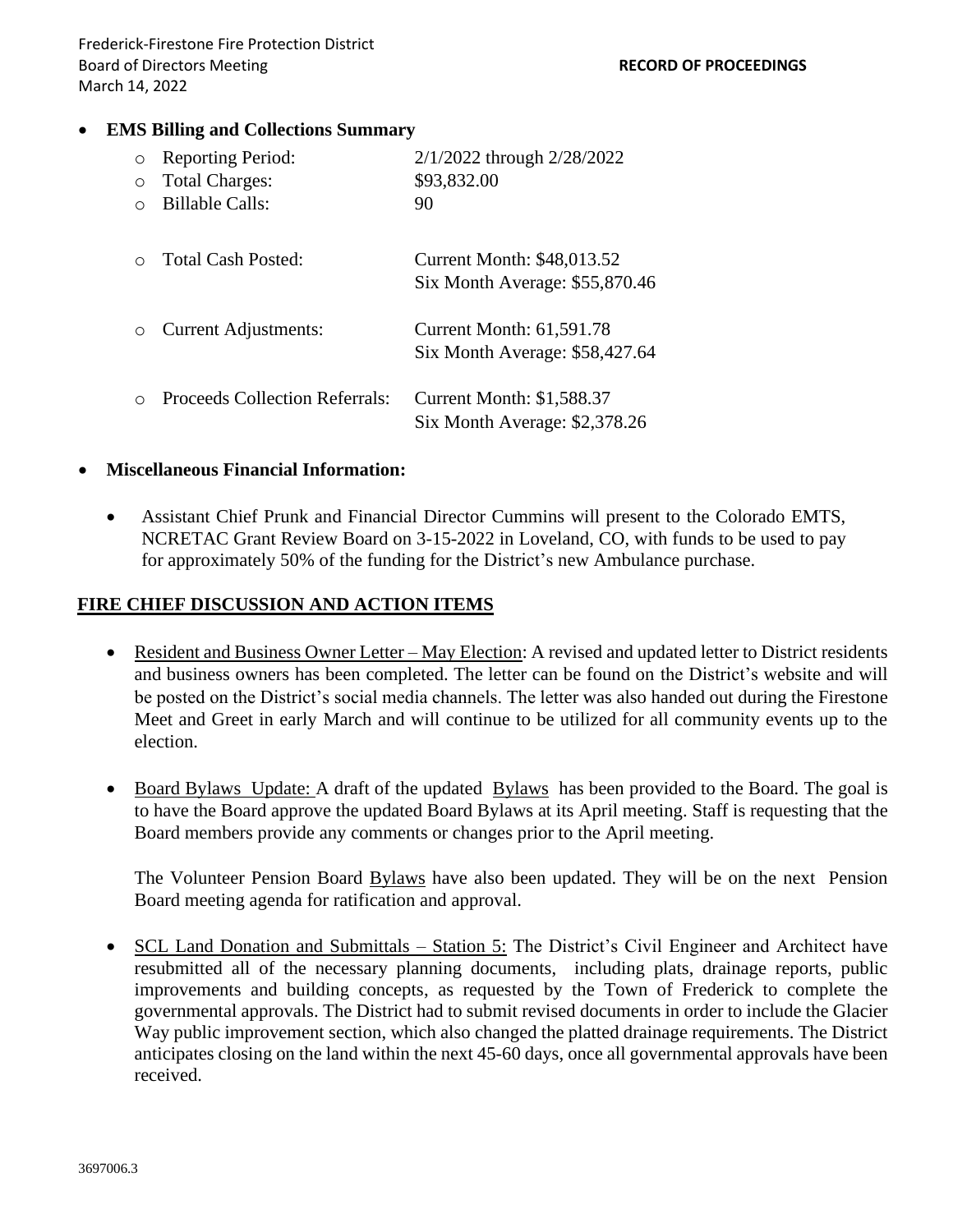Frederick-Firestone Fire Protection District Board of Directors Meeting **RECORD OF PROCEEDINGS** March 14, 2022

• State and National Shortage of Firefighter/Paramedics: Staff has been reviewing and analyzing the potential of changing the way the District fills open vacancies for Paramedics. In order to maintain one of the key components of the District's service model for emergency medicine, Staff is considering the possibility of creating a paramedic-only position for the District. The new position is being carefully analyzed to ensure it will work within the District's fire-based emergency medical system. . Staff will update the Board as this process moves forward.

## **CONSENT AGENDA**

The Consent Agenda for the meeting was presented and consisted of the following items:

- $\circ$  Approval of the minutes of the February 14, 2022 regularly scheduled meeting.
- o Confirmation of the continuity of the Financial Reports from February 10, 2022 to March 9, 2022.
- o Payment of the bills and approval of all Financial Reports to include ColoTrust statements and payroll registers as presented.

Treasurer Stout moved to accept and approve all items under the Consent Agenda. Motion seconded by Secretary Vigil. The motion passed unanimously.

## **OLD BUSINESS**

None.

## **NEW BUSINESS**

No new business for March 14, 2022.

## **RECESS THE REGULAR BOARD MEETING**

Vice President Weimer moved to recess the regular Board meeting for the purpose of conducting an Executive Session. Motion seconded by Assistant Secretary Vigil. The motion passed unanimously. The regular Board meeting was recessed at 7:33 p.m.

#### **EXECUTIVE SESSION**

Vice President Weimer moved to go into Executive Session as requested by Fire Chief Young and President Walb of the Board of Directors:

o To receive legal advice on the District's the topic of efforts to receive impact fees through the Town of Firestone. CRS 24-6-402(4)(b).

Motion seconded by Assistant Secretary Jurgena. The motion passed unanimously.